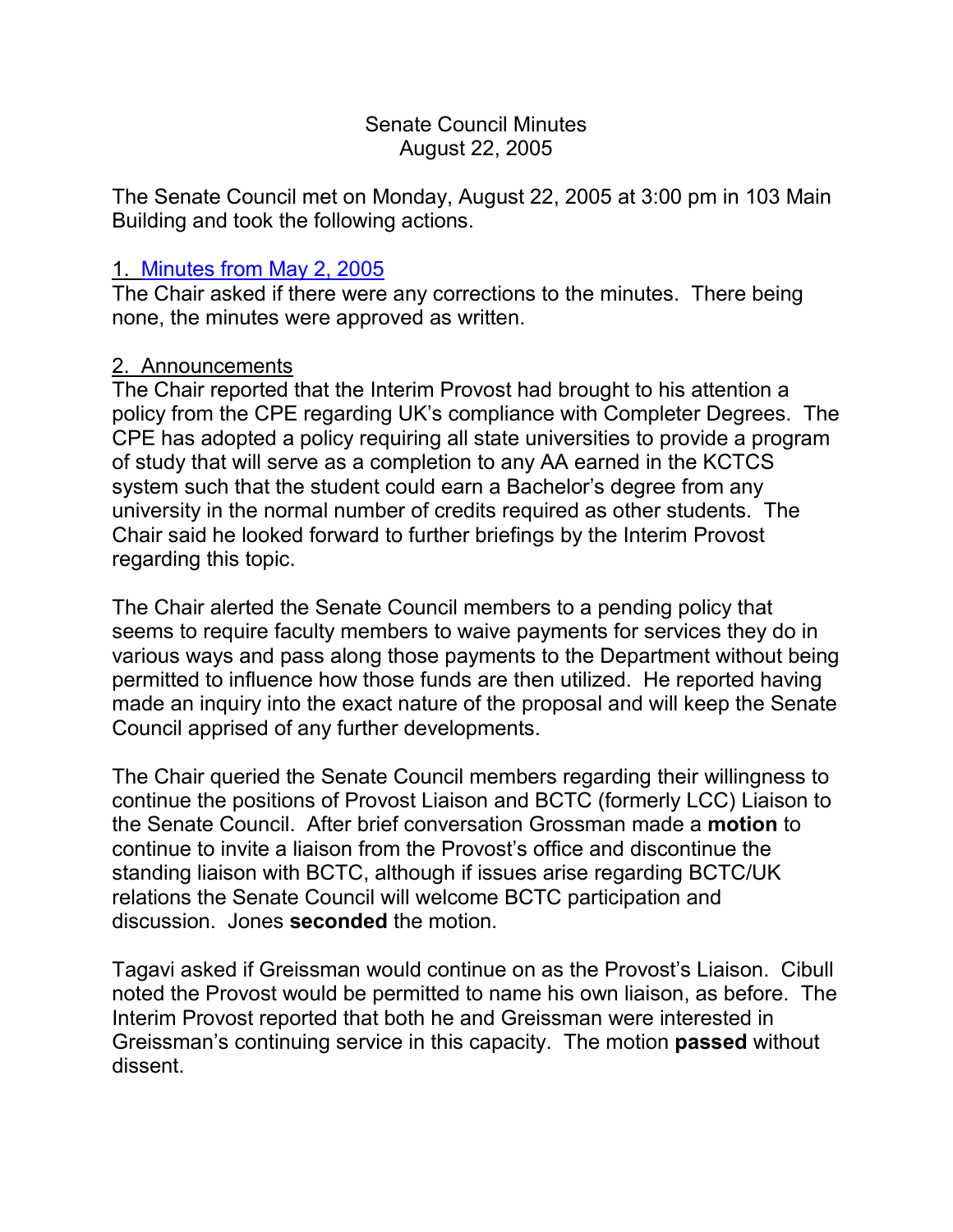The Chair invited the Senate Council members to consider opportunities for regular and periodic communication with the Provost and the President. He noted that both had expressed a desire to meet with the Senate Council on a more frequent basis and asked the Senate Council members to find occasions to regularize such meetings.

The Chair announced that the Chellgren Center will be unveiled on Friday, and will involve a fair amount of publicity. The President, the Interim Provost and the Associate Provost for Undergraduate Education will be present to discuss various initiatives that are under development regarding undergraduate education reform and assessment. One of the issues that may be discussed is the possibility of a joint Provost-Senate Council committee that would plan and investigate a review of USP within the context of the recent program review and the need to integrate assessment into the general education curriculum. The Chair noted that a draft of the USP external review committee report was expected in September, and that he wished to alert the Senate Council members to the possibility that they'd be involved in moving a potential committee or task force forward. He asked the Senate Council members to consider participating on such a committee or giving some thought to possible recommendations regarding membership.

Grossman announced that the Board of Trustees passed the proposed Code of Student Conduct over the summer, which removed the authority from the Appeals Board of determining how appeals of academic offenses are to be considered. Grossman said he was considering polling the faculty to see how they felt about the proposal that emanated from the ad hoc Academic Offenses Committee the previous Spring in light of the change in policy.

Tagavi asked if the Senate Council members could have input into the nature of the survey questions. Grossman replied that input would be considered. The Chair suggested that the topic be reconsidered at a following meeting, including the possibility of revisiting the existing proposal.

#### 3. Interim Provost Scott Smith

The Interim Provost thanked the Senate Council for inviting him to speak and outlined a variety of issues facing his administration over the next year. He provided an overview of the nature of the Chellgren Center and the various programs housed therein and discussed the on-going search for an endowed Chellgren chair to lead the Center. He noted that while it was important to celebrate certain successes in undergraduate education it is also important to seize the opportunity of the Center's opening to further the cause of general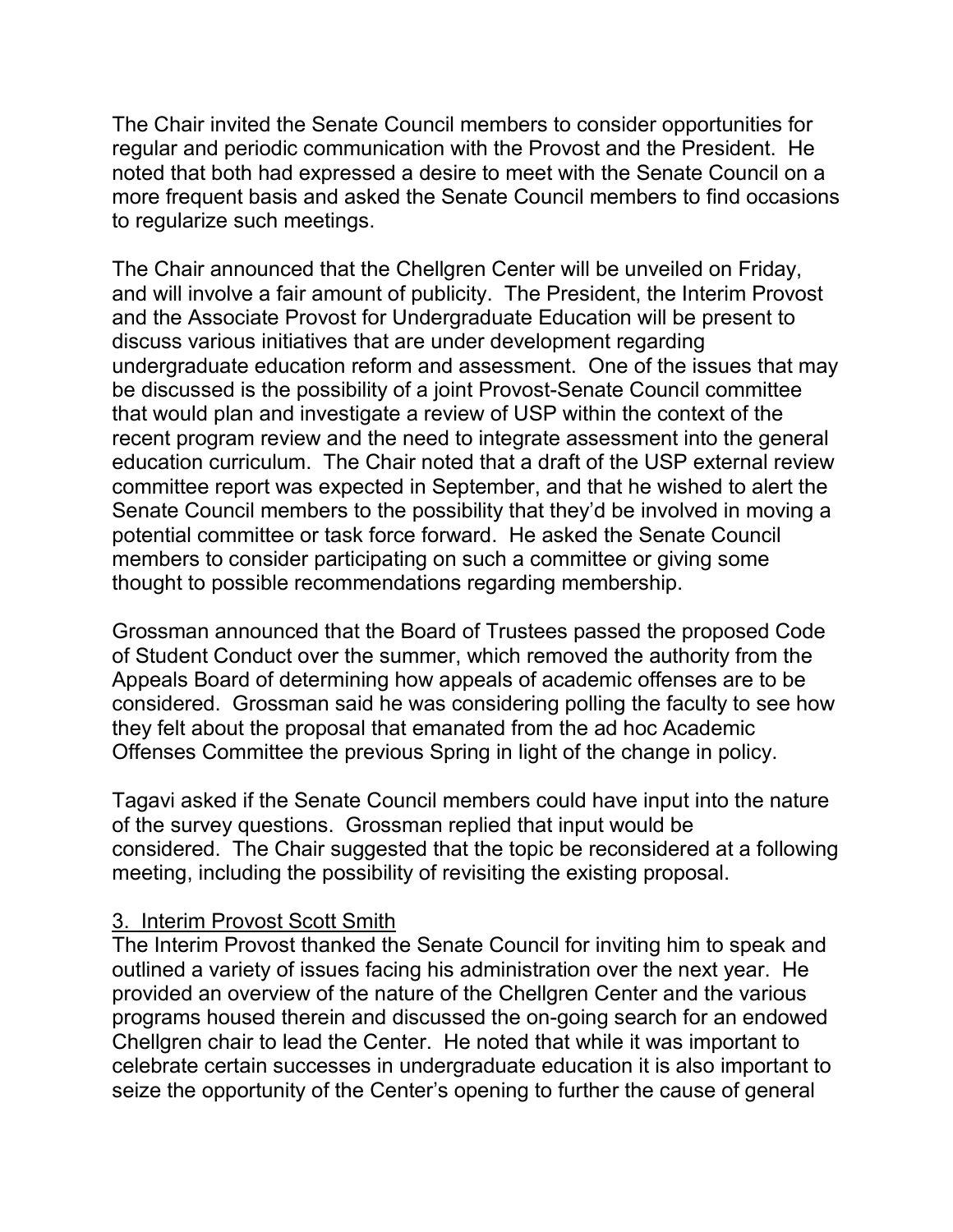education reform and assessment. He noted that multidimensional discussions of that process should include both the directors who will be administratively housed in the Center as well as the proposed Provost-Senate Council committee.

The second point discussed by the Interim Provost was enrollment management and its relationship to the Top 20 Business Plan being developed with the help of the Stillwater Group. The Interim Provost said that simply getting bigger will not help UK reach Top 20 status, adding that UK can't get any bigger without making a serious investment in additional faculty lines, instructional space, dorm space and the like. He noted that institutions that are ranked higher than UK are also larger, and that some measurements used to determine status are definitely tied to size. He noted that pressure from the state government to increase enrollment was likely to continue, and that the Administration and the Faculty needed to work closely together to manage the pressures of increasing enrollments. He said one of the first issues he had to address upon assuming the office was a proposal from the Admissions Advisory committee requesting a decrease in the size of the incoming class by 150 students. He said that while the proposal was denied the figures for next year would remain approximately the same as the previous year.

Jones asked who had the authority to determine the target admission numbers each year. Smith noted that the authority to make the determination was more of a practice than a written policy, in that every year the Provost writes a letter to the Admissions office to inform them of the target enrollment for the following year. The letter is written after consultation with the Office of Budget and Planning and is intended to drive recruitment.

The Interim Provost added that such decisions have been made in the past in a less-than-transparent manor and that more public communication and discussion should take place in the future. He added that the issue of diversity will be increasingly important in future discussions regarding enrollment management, particularly in light of the the Supreme Court ruling in the University of Michigan case, changing enrollment demographics and the need to increase scholarship dollars to support a broader definition of diversity.

Duke asked if any changes in the enrollment picture could be attributed to tuition increases. The Interim Provost replied that tuition increases seemed to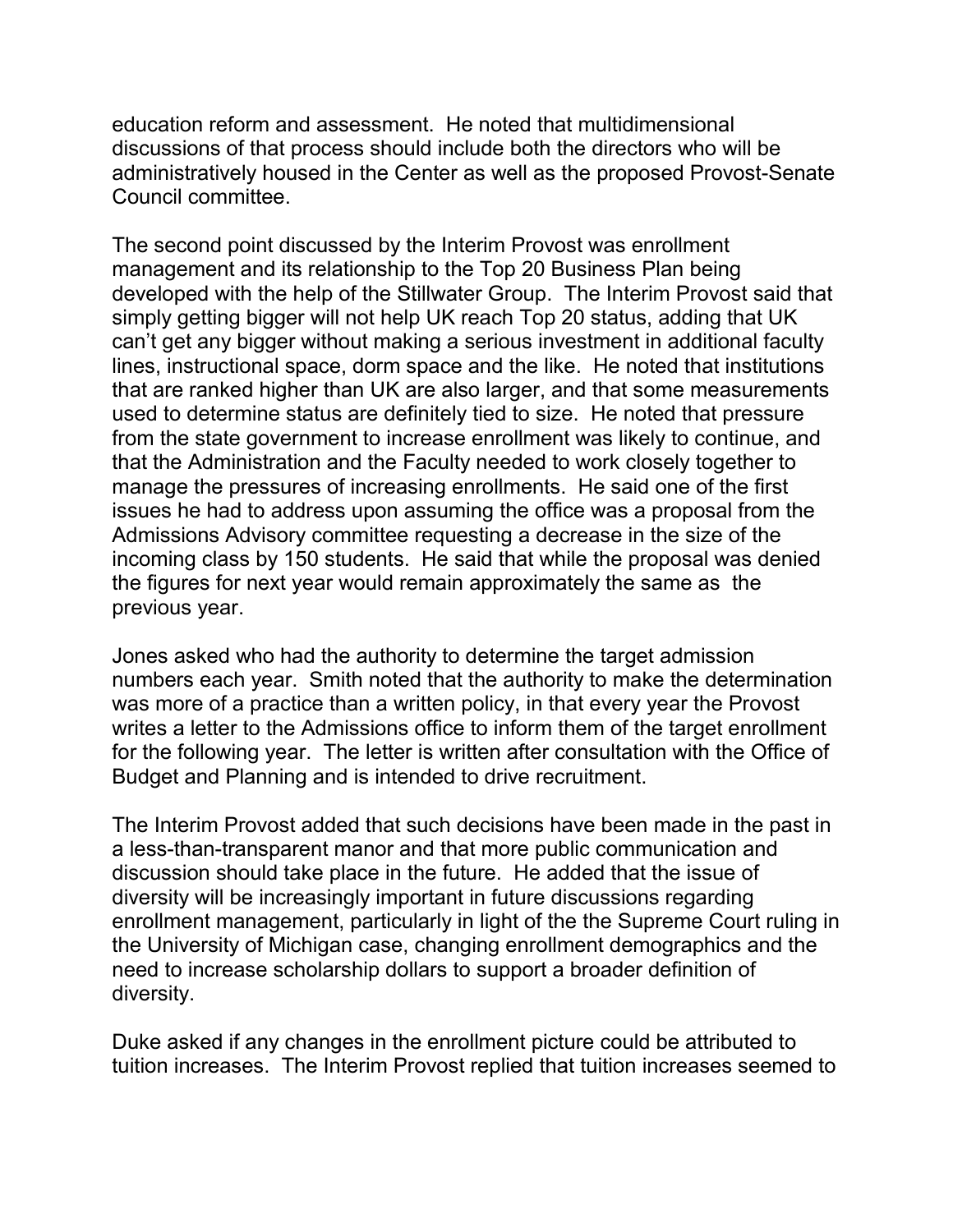have little impact on enrollment, and that the CPE's affordability study suggested that UK may in fact be too inexpensive.

The Interim Provost concluded by saying that another important conversation should take place regarding research management and how research investments are handled on campus.

Grabau asked if UK's changing student population would impact the CPE's willingness to allow UK to apply for new academic programs. The Interim Provost replied that the impact was already being felt and that plans were underway to apply for a provisional waiver of one year. He added that the application might not go forward for several months in order to include as many new programs as possible under the one-year provisional waiver.

The Interim Provost offered to meet with the Senate Council again at any time during the year. The Chair thanked him for his time.

#### 4. Phyllis Nash, IRIS Update

The Chair thanked Nash for attending to update the Senate Council on the progress of the IRIS project. Nash thanked the many dedicated people involved in the project who she said were working round the clock to meet goals and deadlines. Nash provided the go-live dates for SAP and discussed changes to policies that would improve efficiencies and prove more student friendly. She also outlined the way in which the system's security would work as an open system and the mechanisms by which users' data entry would be tracked. She differentiated between central office users and general users, as well as view access and update access in the system. Nash provided a brief outline of the various components of the overall system and discussed the way in which training would begin with basic level courses and progress to more detailed sessions. She added that users would be required to pass basic competencies before being granted access to the system.

Grossman asked if the SAP web portal was certified for all platforms. Nash replied that it was not, and that the portal was being installed on PCs since they offered a more stable environment. Additionally, support for Macintosh computers was not factored in to the preliminary discussion, but since Macs will apparently be supported then the system will be made to adjust accordingly.

Nash outlined the various risk and success factors faced by the IRIS project, noting the need to control the scope of the project, finish the project on time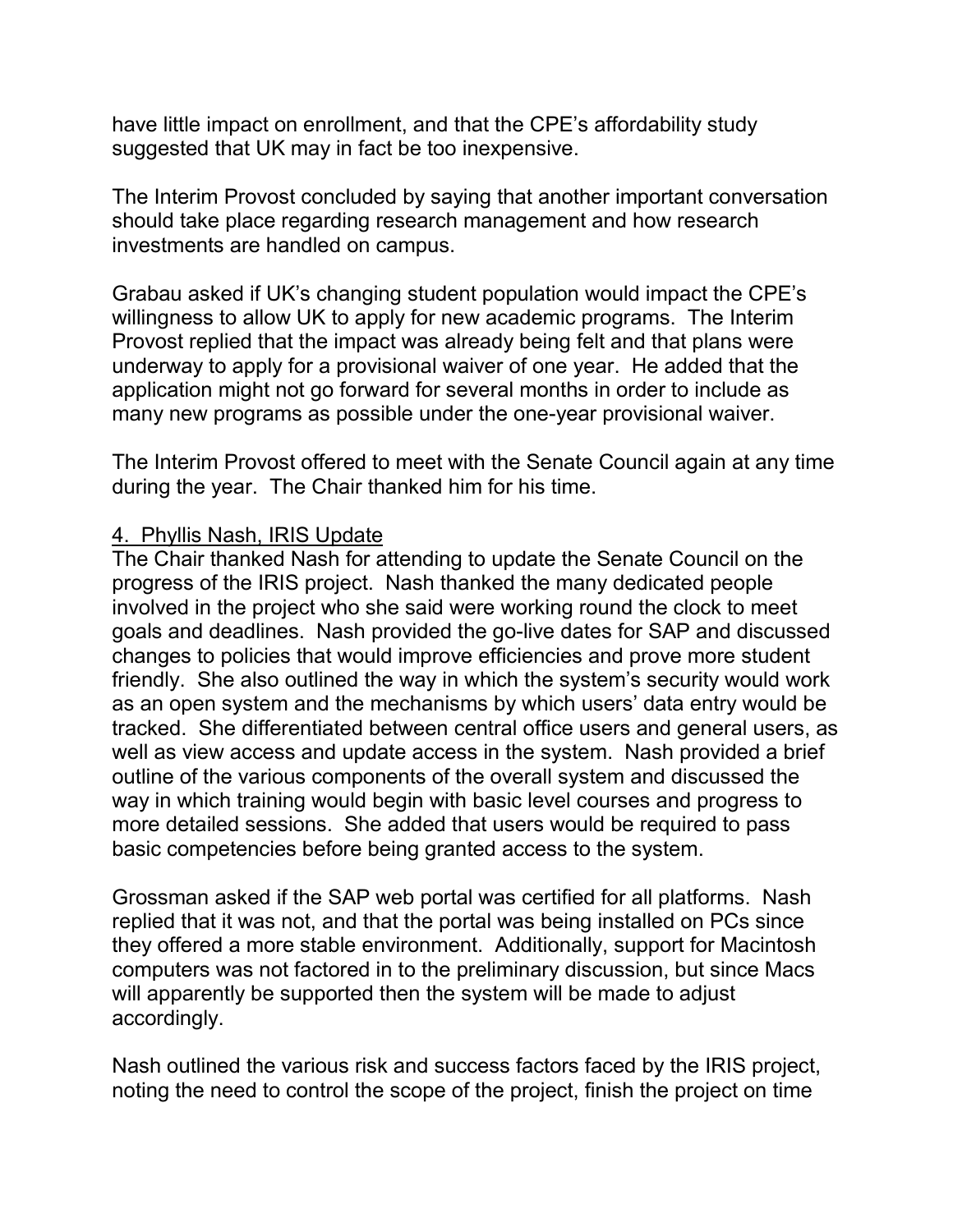and on budget, and to make sure the essential functions of the University would continue. She suggested that the ability to make decisions quickly increased the chances of the project's success, adding that everybody on campus should be supportive of the business officers who were undergoing tremendous anxiety about their continued ability to do their jobs. She added that once the first phase of the system goes live a command center will be established to assist users, and that a strong support network will be available.

The Chair thanked Nash for her thorough overview. Nash offered to return any time to discuss the project further.

# 5. Board and Senate degree candidate list

The Chair suggested postponing the Senate's committee and chair appointments until the subsequent meeting. The Senate Council turned its attention to the August 2005 degree candidate list. Jones asked if LCC was included on this particular list. Ms. Scott replied that while those degrees will be routed through the Senate one additional time, they were not included in this particular list and would arrive later. Jones asked Tagavi if the WKU Engineering students were included, and if the administrative wrinkles that had previously omitted those students from this list had been ironed out. Tagavi replied that he was uncertain of the current situation.

Jones made a **motion** that the Senate Council act on behalf of the Senate because it is summer and to recommend the names on the list to the Board of Trustees for approval. Tagavi **seconded** the motion, which passed without dissent.

## 6. [Make the Difference suggestion](http://www.uky.edu/USC/New/SCAgendas/20050822/167-Suggestion%20(2).doc)

The Chair outlined the proposal and noted the various people and offices on campus with which he had conferred. He noted that while there may be certain administrative efficiencies should the proposal be implemented, he was uncertain as to whether or not the proposal was in the best interest of the students. Cibull noted that the students weren't back from summer break yet and should be consulted before deciding on the proposal. Various Senate Council members discussed the pros and cons of the proposal. Tagavi and Grossman requested that empirical evidence be provided to support the claim that a problem exists. The Chair suggested the item be discussed again at some future time.

## 7. Representatives to the Councils of the Senate